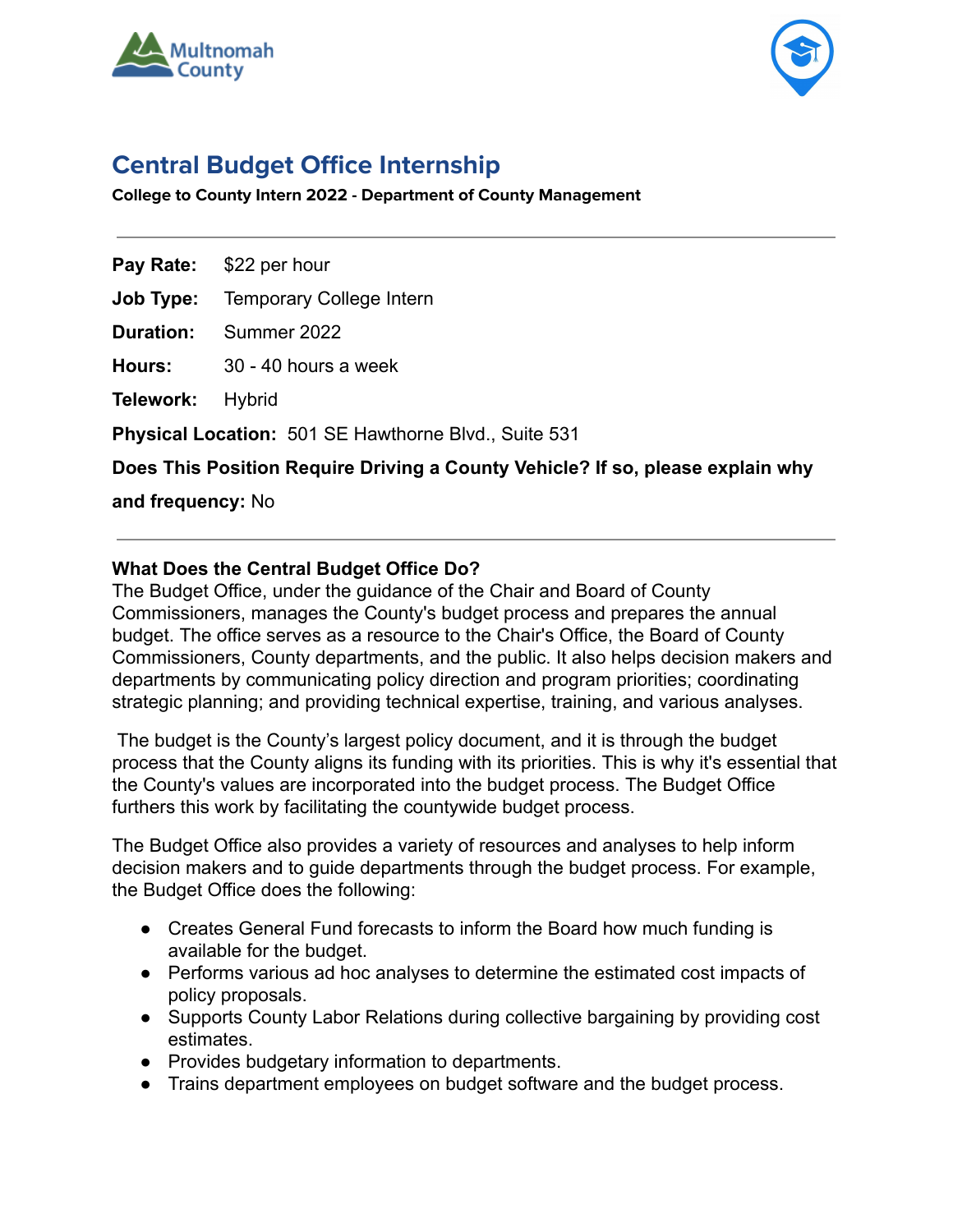



● Communicates policy direction and program priorities to departments.

## **Internship Description:**

The Central Budget Office is seeking a value-driven team player to fill the position of Budget Office Intern. This internship provides an excellent opportunity for an individual interested in enhancing their knowledge and experience in Budgeting, Economic Forecasting, and Local Government Policy. Through mentorship and under general supervision, the successful candidate will be responsible to complete specific projects and a variety of ongoing assignments to help develop their knowledge and skills. Some of the various projects and responsibilities may include:

- Working with Budget Office Staff on Budget Book production, including editing and graphic creation.
- Assisting Economist with General Fund forecast update, including dataset creation, special topic research, and graphic creation.
- Research topics related to newly passed tax initiatives, especially income taxes.
- Research budget processes at comparative jurisdictions in order to improve County processes.
- Ad hoc analysis related to emerging policy issues.

### **Education and Experience Qualifications:**

Curiosity and a desire to learn are key attributes of successful Central Budget Office employees. Candidates should have some completed coursework leading to an Undergraduate degree, with major in finance, economics, statistics, business administration, public administration or related fields.

#### **Knowledge of:**

- Desktop software such as Microsoft Word, Excel, and PowerPoint.
- Google Suite

#### **Ability to:**

- Communicate effectively, orally and in writing, and work cooperatively with a variety of County staff.
- Perform analytical work and prepare clear and concise reports.
- Plan, develop, review and complete projects in a timely manner.

**COVID-19 Vaccination Requirement:** To protect the health of the community and employees, Multnomah County requires employees to be fully vaccinated against